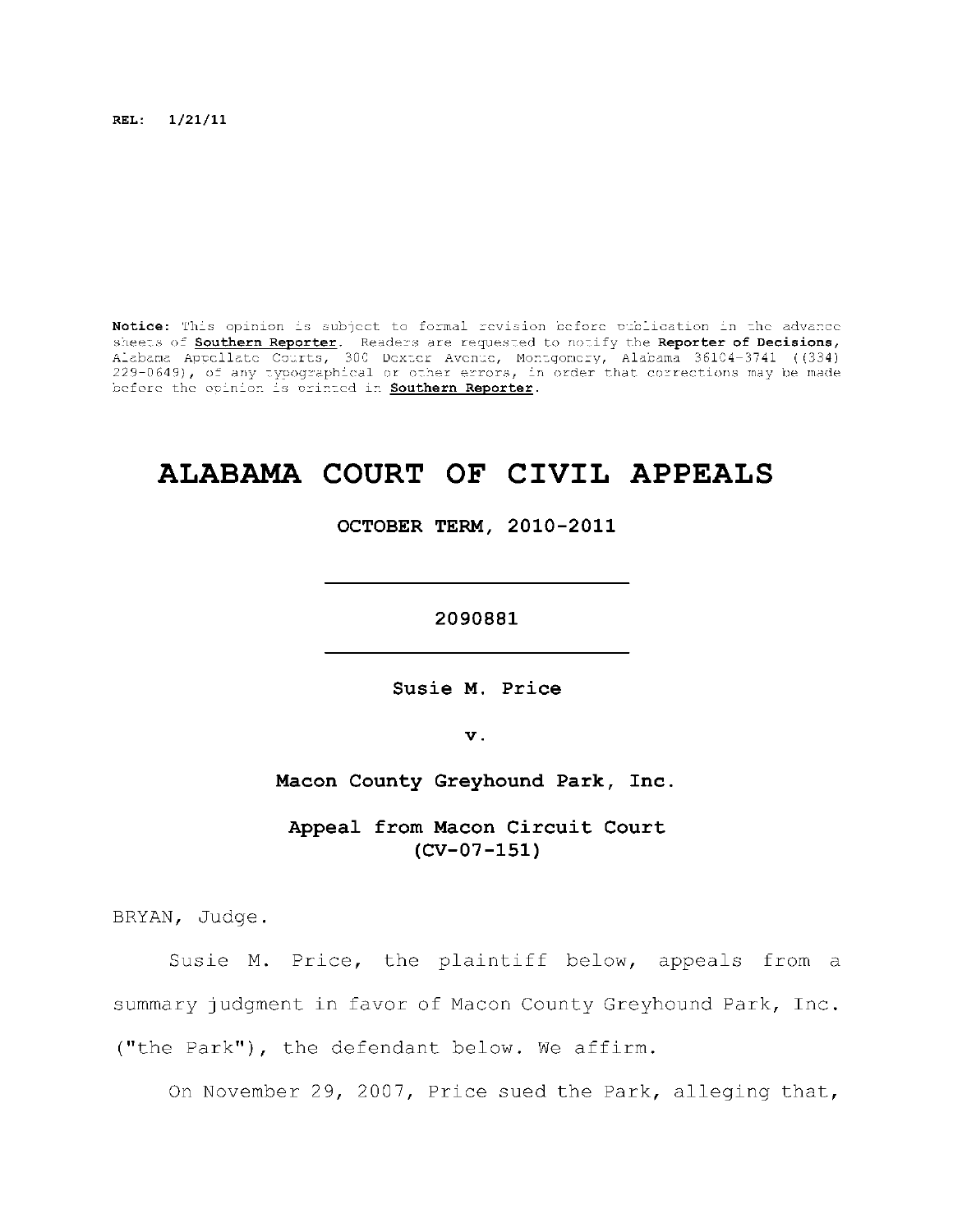on April 9, 2007, while she was an invitee on the Park's premises, she had fallen as a result of some debris on the Park's asphalt driveway and had suffered injuries. Based on those allegations, she stated claims of negligence and wantonness. Answering, the Park denied liability and asserted as an affirmative defense that the debris that had caused Price to fall was open and obvious.

On July 17, 2009, the Park moved for a summary judgment. The Park asserted that it was entitled to a summary judgment with respect to Price's negligence claim because, the Park said, (1) the evidence did not establish that the Park had actual or constructive notice of the presence of the debris that had caused Price to fall before she fell and (2) the evidence established that the presence of the debris was open and obvious. The Park asserted that it was entitled to a summary judgment with respect to Price's wantonness claim because, the Park said, the evidence did not establish that the Park had acted or failed to act with knowledge of the conditions and with a consciousness that its acting or failing to act would likely or probably result in Price's injury.

Opposing the summary-judgment motion, Price asserted  $(1)$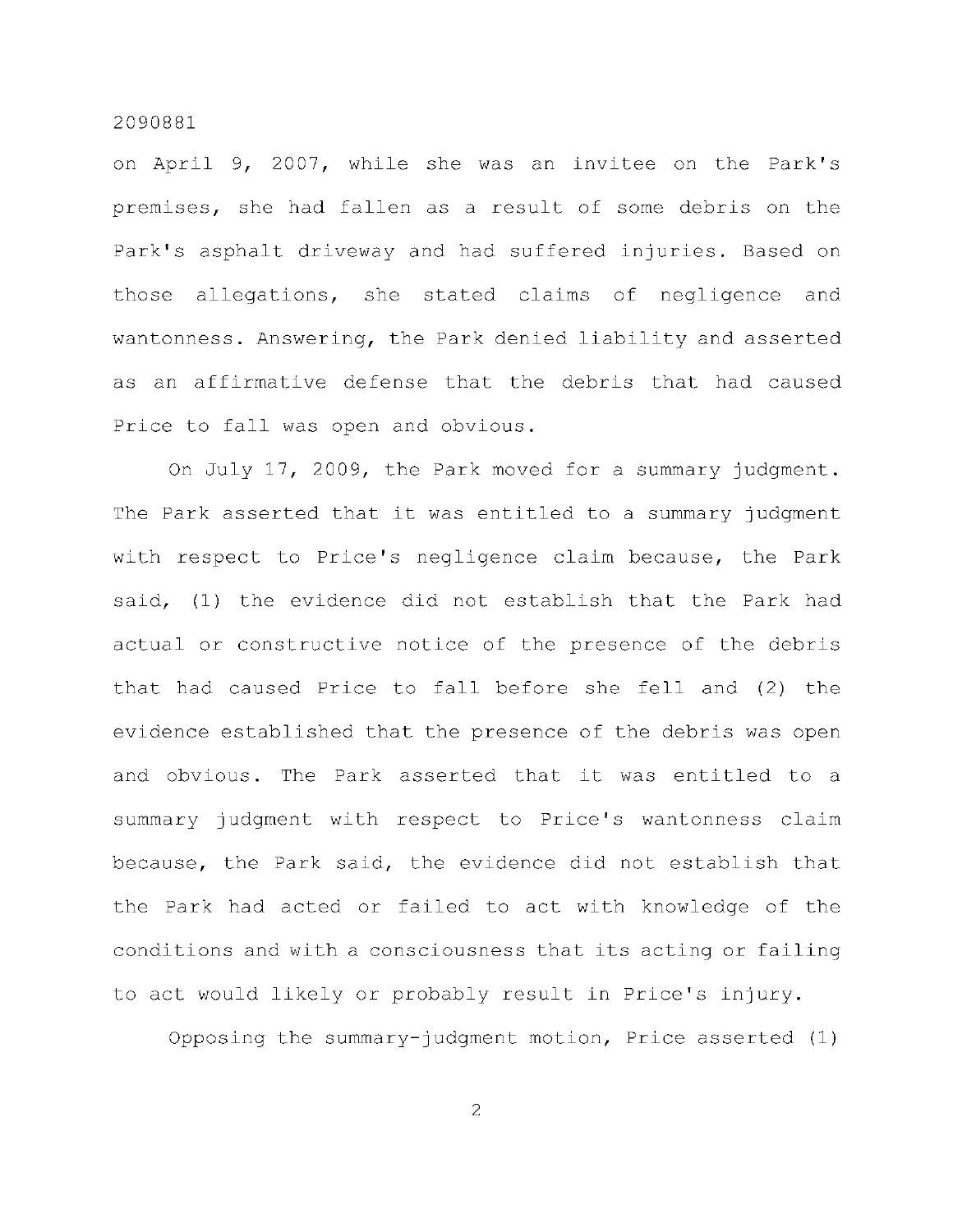that the evidence did establish that the Park had actual or constructive notice of the presence of the debris before she fell,  $(2)$  that the evidence did not establish that the presence of the debris was open and obvious, and (3) that the evidence did establish that the Park had acted or failed to act with knowledge of the conditions and with a consciousness that its acting or failing to act would likely or probably result in Price's injury. As evidentiary support for her opposition to the Park's motion, Price relied on her deposition testimony and the affidavit of her husband.

Price, who was approximately 57 years old when the accident occurred, testified as follows. From 2004 until April 9, 2007, she played bingo at the Park seven days a week. On April 9, 2007, she drove herself and two friends, Patrice Satterwhite and Patricia Rushing, to the Park. They arrived at the Park in the daytime. Price stopped her automobile in the valet-parking area, and she and her friends got out of Price's automobile and walked from her automobile to the front entrance of the Park's building. The area outside the front entrance of the Park's building is not well lighted. Moreover, Price was aware that a portion of the Park's building was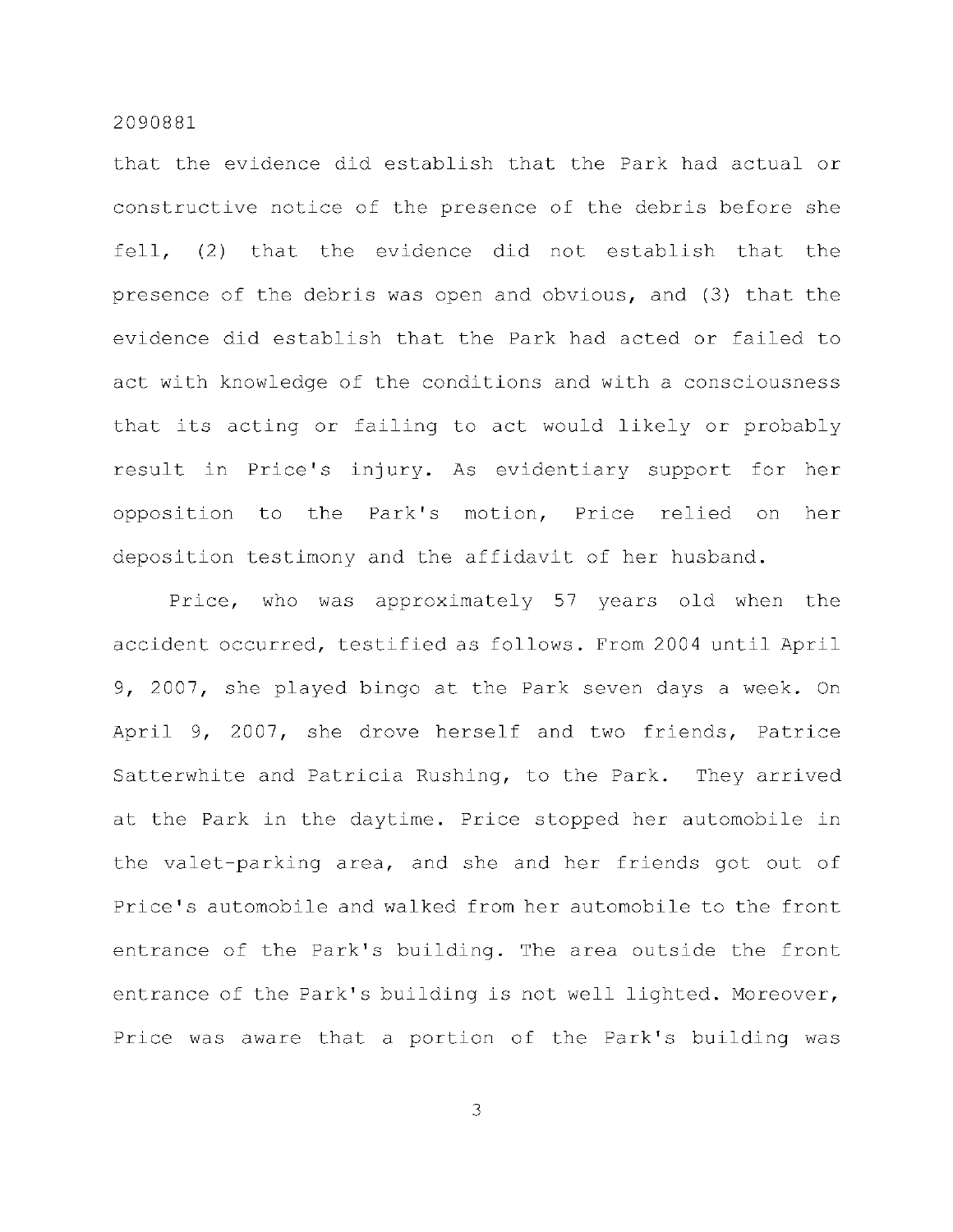being remodeled or constructed. Consequently, Price was careful to look at the ground to make sure she did not step on anything as she walked from her automobile to the front entrance. Walking from her automobile to the front entrance, she did not see anything on the ground that would cause someone to trip and fall. After entering the building, Price, Satterwhite, and Rushing played bingo for approximately three hours and then exited the front entrance of the Park's building at approximately 8:30 p.m. when it was dark outside. They walked from the front entrance to the valet-parking area, along the same route they had earlier walked when they entered the front entrance from the valet-parking area, and got into Price's automobile. Price did not have any problem walking from the front entrance to her automobile in the valet-parking area. After getting inside her automobile, Price could not find her cellular telephone, and Satterwhite went back inside the Park's building to see if she could find it. The valetparking attendant told Price to move her automobile a short distance forward to wait for Satterwhite so that her automobile would not block traffic. Price drove her automobile a short distance forward, parked, and found her cellular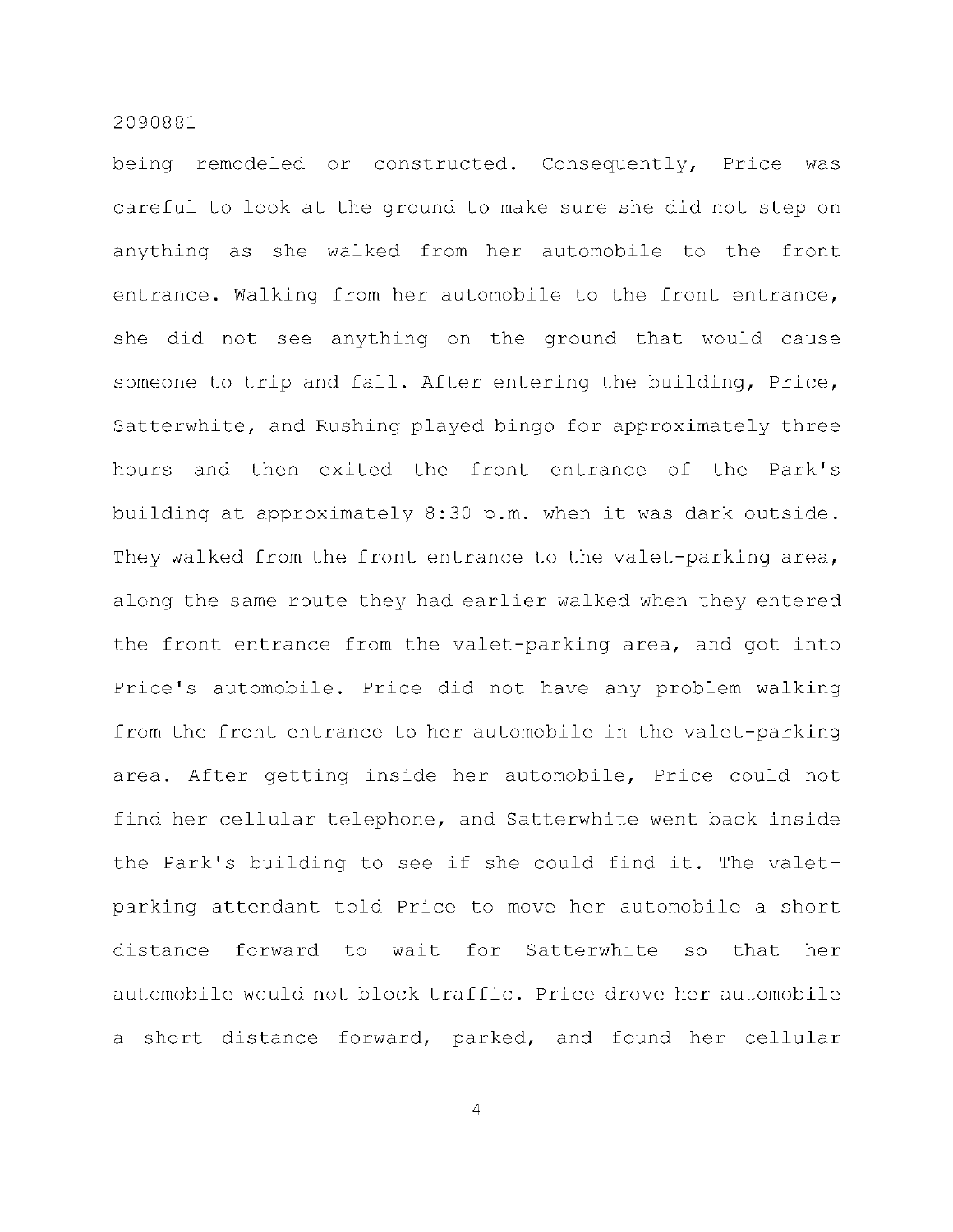telephone before Satterwhite returned. Price then got out of her automobile to go inside to tell Satterwhite that she had found her cellular telephone. Price walked from her automobile toward the front entrance; however, she tripped and fell on the asphalt driveway before she reached the sidewalk in front of the front entrance.<sup>1</sup> While she was on the ground, she saw some debris that she thought consisted of gravel or loose pieces of asphalt. The route she was walking when she fell was a few feet from the route she had already walked twice that day between the valet-parking area and the front entrance. Although the route she was walking when she fell was in an area that was not well lighted, Price was walking normally when she fell instead of looking at the ground "because [she] had already done that one time already ... the same afternoon," "[s] o I wouldn't be expecting anything to be on the ground." Finally, Price testified as follows:

(Emphasis added.)

<sup>&#</sup>x27;Price's principal brief states:

<sup>&</sup>quot;While it is true that Ms. Satterwhite noted that there was trash around the entrance when they arrived and exited the main entrance from the valet parking area, this was not the same place where Ms. Price fell and was a little further down."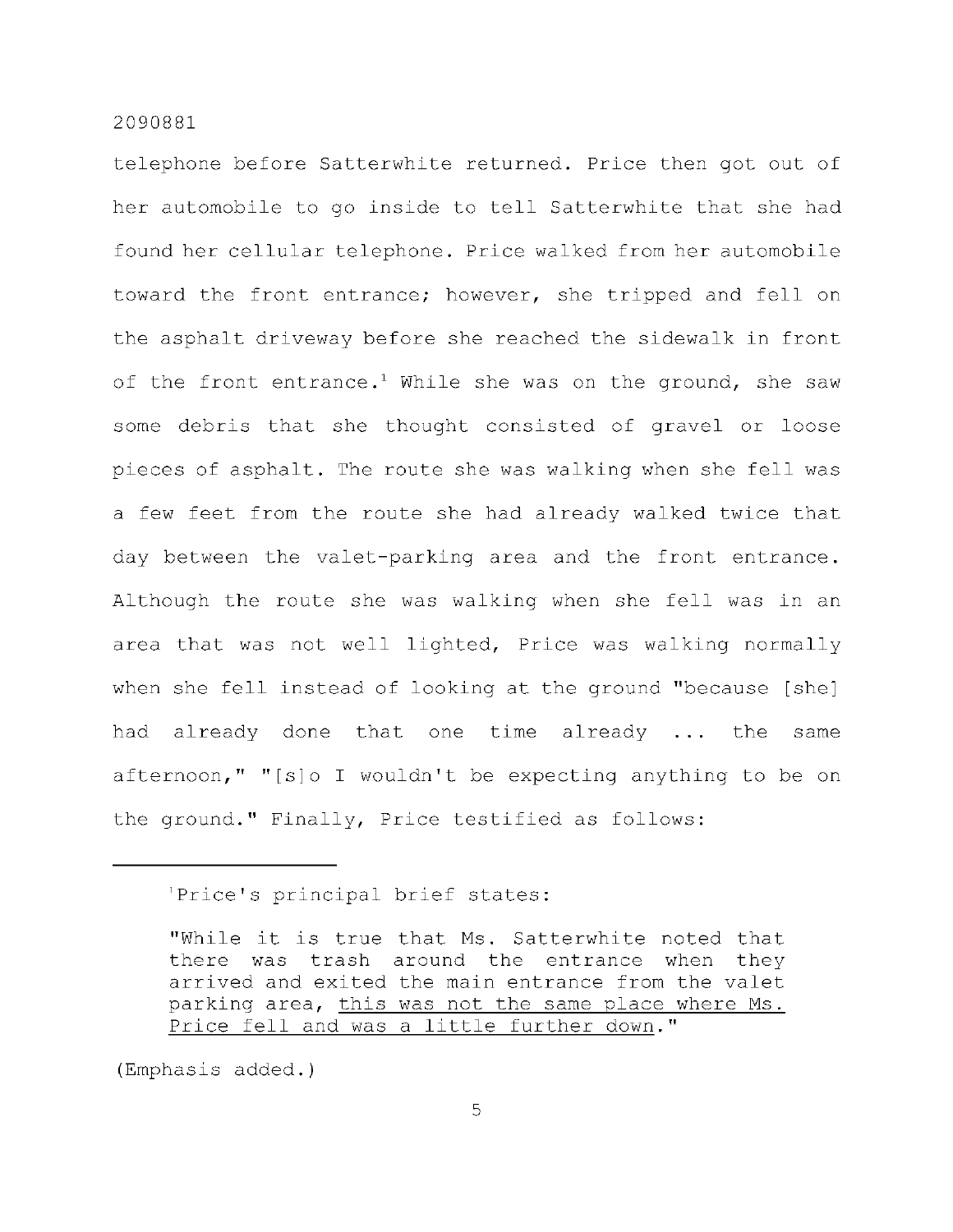"Q. [BY THE PARK'S COUNSEL:] All right. Do you know whether or not Macon County Greyhound Park knew that this piece of gravel that you fell on was out there prior to the time that you fell on it?

"A. I don't think so.

"Q. Okay.

"A. They usually had people out there cleaning that off .

"Q. All right. And so do you believe that if Macon County Greyhound Park knew that this gravel was out there that they would have cleaned it up?

"A. Yes, sir. "

The affidavit of Price's husband stated:

"My name is J. Victor Price and I am over the age of 19 years and a resident citizen of the State of Alabama. Over the past several years, I have been a frequent visitor to Macon County Greyhound Park in Shorter, Alabama. I know of my own personal knowledge that the casino at Macon County Greyhound Park was undergoing extensive construction and renovation in 2007, including the date of April 9, 2007. During this period of time, it was not unusual to see loose gravel, rocks and clumped asphalt in the area where the asphalt parking lot abuts the concrete apron near the main entrance to the casino. "

Following a hearing, the trial court entered an order granting the summary-judgment motion on February 18, 2010, without stating its rationale for that ruling. Price timely appealed to the supreme court, which transferred the appeal to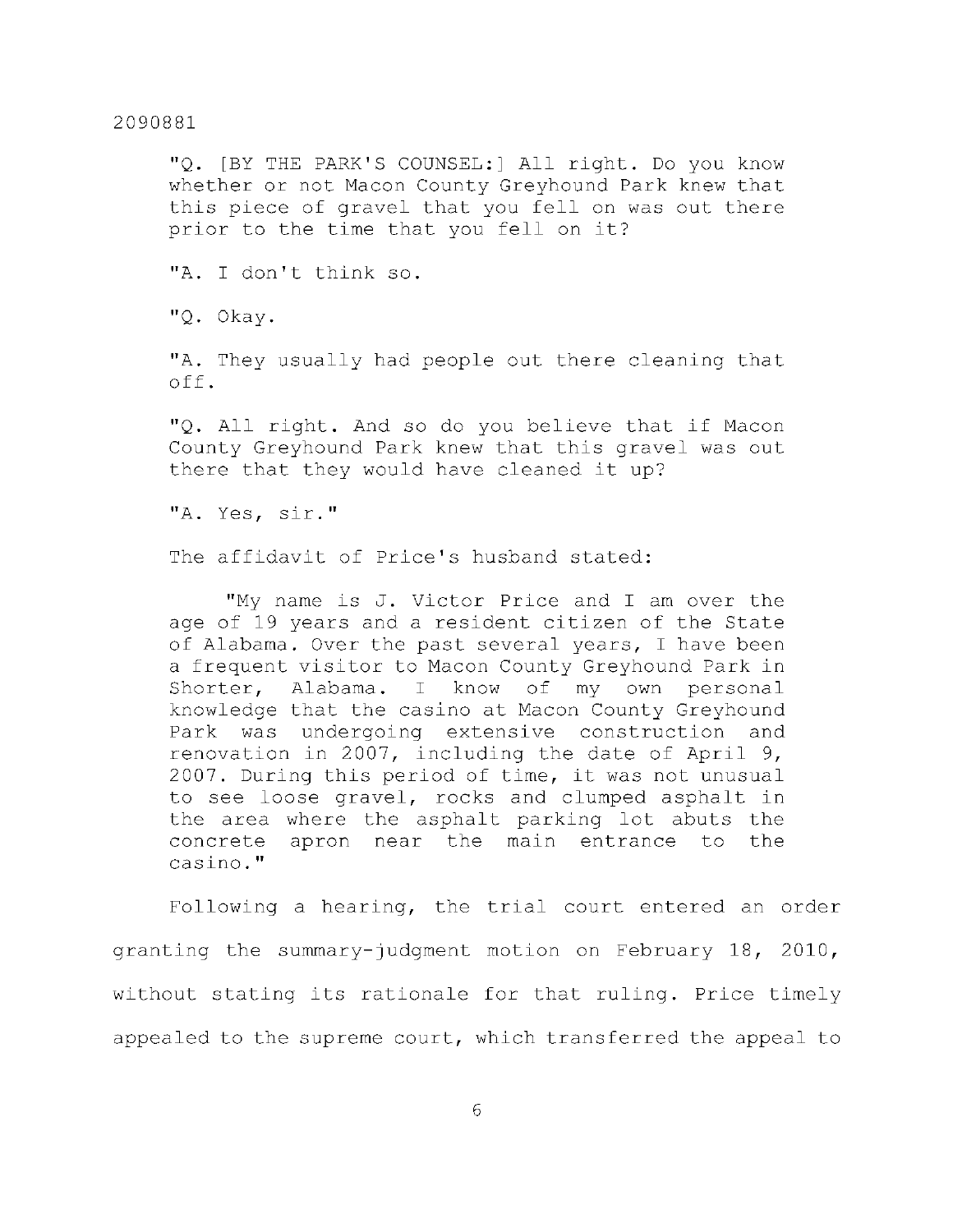this court pursuant to  $\frac{6}{7}$  12-2-7(6), Ala. Code 1975.

"We review a summary judgment de novo. American Liberty Ins. Co. v. AmSouth Bank, 825 So. 2d 786  $(Ala. 2002).$ 

"'We apply the same standard of review the trial court used in determining whether the evidence presented to the trial court created a genuine issue of material fact. Once a party moving for a summary judgment establishes that no genuine issue of material fact exists, the burden shifts to the nonmovant to present substantial evidence creating a genuine issue of material fact. "Substantial evidence" is "evidence of such weight and quality that fair-minded persons in the exercise of impartial judgment can reasonably infer the existence of the fact sought to be proved." In reviewing a summary judgment, we view the evidence in the light most favorable to the nonmovant and entertain such reasonable inferences as the jury would have been free to draw.'

"Nationwide Prop. & Cas. Ins. Co.[ v. DPF Architects, P.C.], 792 So. 2d [369] at 372 [(Ala.  $2001$ ] (citations omitted), quoted in American Liberty Ins. Co., 825 So. 2d at 790."

Potter v. First Real Estate Co., 844 So. 2d 540, 545 (Ala. 2002).

Price first argues that the trial court erred in granting the Park's summary-judgment motion with respect to her negligence claim because, she says,  $(1)$  the evidence established that the Park had actual or constructive notice of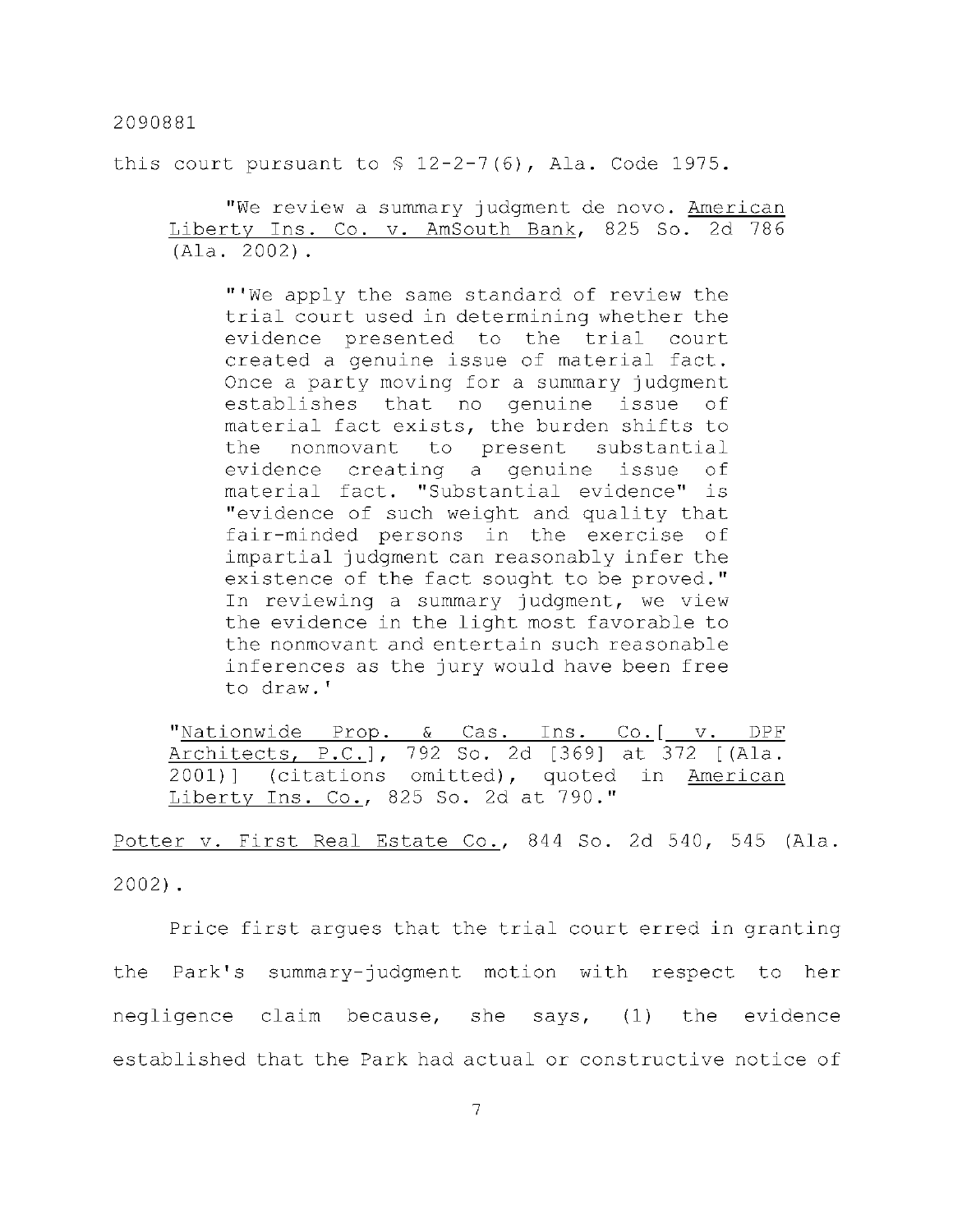the presence of the debris that caused her to fall before she fell and (2) the evidence did not establish that the presence of that debris was open and obvious.

There is no dispute that Price was an invitee on the Park's premises. In Perry v. Macon County Greyhound Park, Inc., 514 So. 2d 1280, 1281-82 (Ala. 1987), the supreme court stated:

"As an invitee on the premises, the plaintiff is owed by the defendants a duty to exercise ordinary and reasonable care to keep the premises in a reasonably safe condition. Gray v. Mobile Greyhound Park, Ltd., 370 So. 2d 1384 (Ala. 1979) (quoting, Tice v. Tice, 361 So. 2d 1051, 1052 (Ala. 1978)). The owner of the premises, however, is not an insurer of the safety of his invitees, and the fact that the plaintiff fell and was injured raises no presumption of negligence. Delchamps, Inc. v. Stewart, 47 Ala. App. 406, 255 So. 2d 586, cert. den., 287 Ala. 729, 255 So. 2d 592 (1971); Great Atlantic & Pacific Tea Co. v. Bennett, 267 Ala. 538, 103 So. 2d 177 (1958). The plaintiff has the burden of proving that the defendant breached its duty to exercise ordinary and reasonable care and failed to keep its premises in a reasonably good condition. The law does not place upon the defendant the duty to take extraordinary care to keep a floor completely dry or free from debris. Wal-Mart Stores, Inc. v. White, 476 So. 2d 614 (Ala. 1985); Terrell v. Warehouse Groceries, 364 So. 2d 675 (Ala. 1978). As stated in Mobile Greyhound Park, Ltd., a racetrack is under no duty to keep a floor completely dry or completely free of litter or other obstructions. 370 So. 2d at 1388-89. As the Court stated in that case: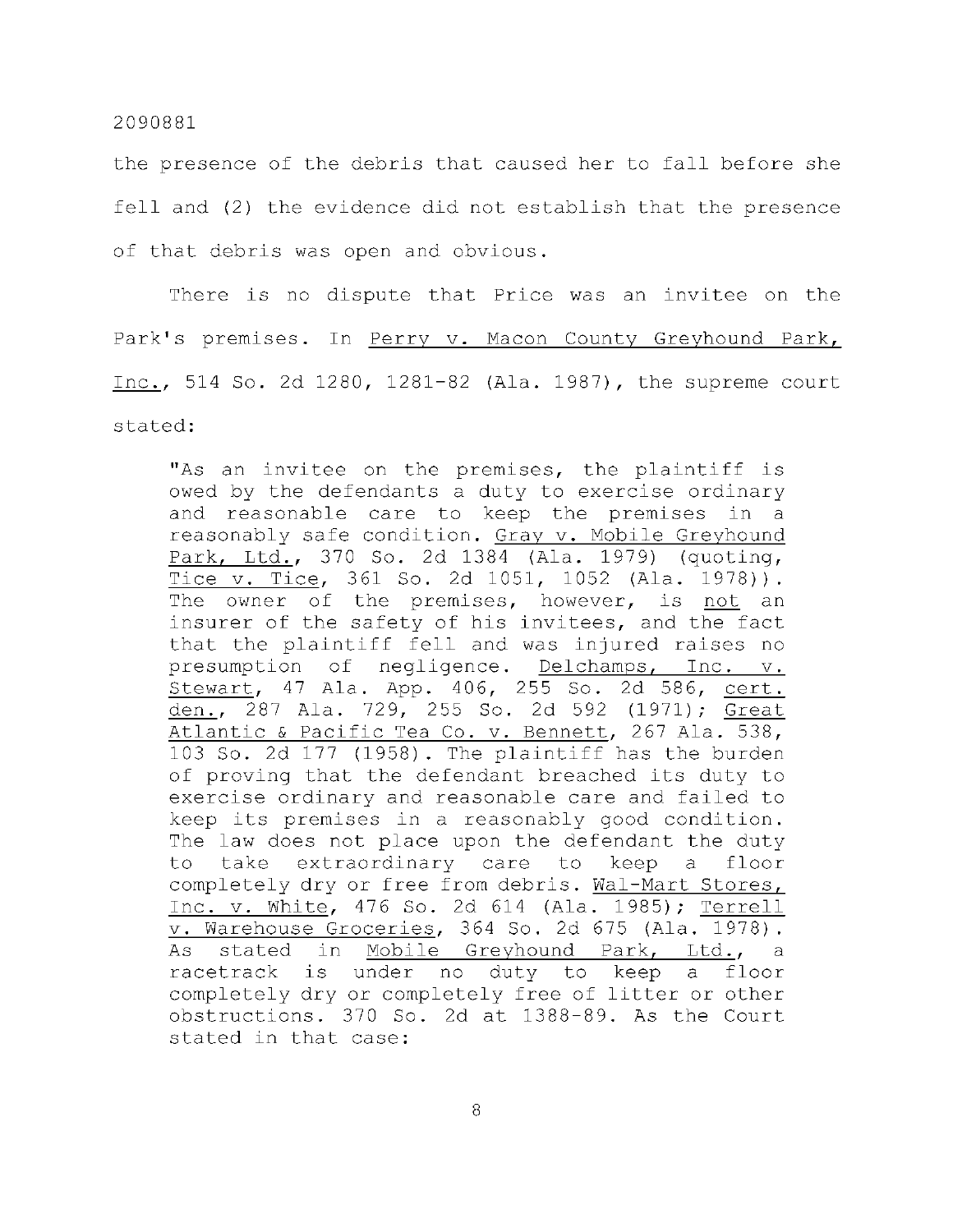"'At such places of amusement as race tracks, dog tracks, ball parks, stadiums and the like, an accumulation of debris upon the walkways during the course of an event is not unlike the build-up of rain water on a storekeeper's floor during storms. In both cases, the accumulation may adversely affect foot traffic -- a fact with which the invitee is or should be aware.'

"370 So. 2d at 1388-89. The Court further stated that a storekeeper is under no duty to keep his floor completely  $\text{dry}$ , and, in a like manner the owners and operators of public amusement facilities are not under a duty to keep their floors completely clean. Id.

"The plaintiff's burden of proof in a premises liability case is to prove that the defendant knew there was some defect in the condition of the premises, which can be proved in one of two ways. The first is by showing that the defendant had actual knowledge of the defect and the second is by showing the defendant had implied knowledge of it.

"

"In order to prove the defendant had implied knowledge, the plaintiff must present evidence that the foreign substance, regardless of its nature, had been on the floor for a sufficient period of time to raise the presumption that the defendant had notice of its presence. See, e.g., May-Bilt, Inc. v. Deese, 281 Ala. 579, 206 So. 2d 590 (1968) (holding that the presence of a bean that was green, hard and fresh did not support a reasonable inference as to the length of time the bean had been on the floor); Winn-Dixie Store No. 1501 v. Brown, 394 So. 2d 49 (Ala. Civ. App. 1981) (in which the court held that the plaintiff offered no evidence that the defendant had actual notice of the foreign substance on the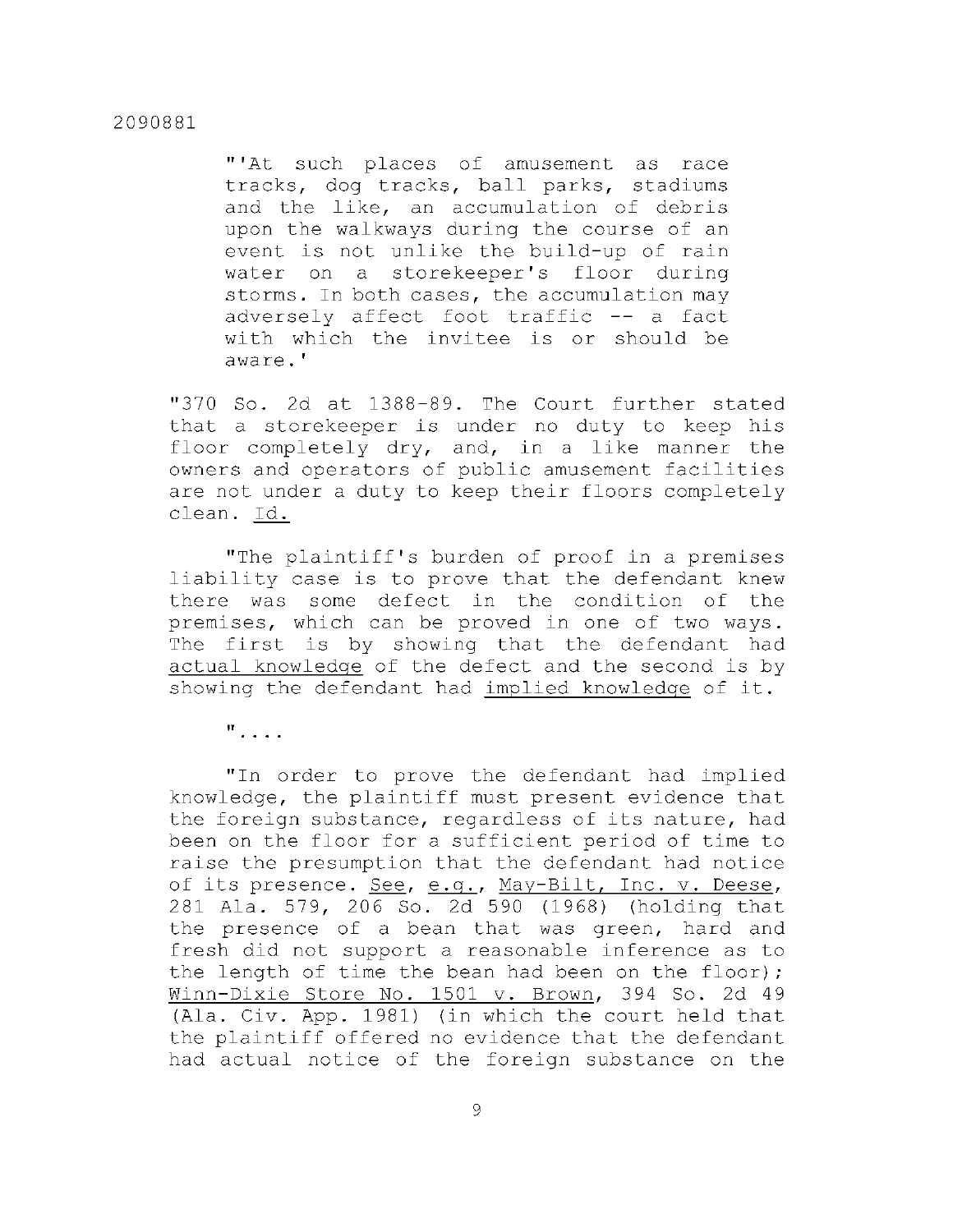floor, or that the defendant had implied knowledge because it was the plaintiff's own testimony that the vegetable matter on the floor 'appeared fresh and green')."

In the case now before us, Price did not present any evidence from which it can be inferred that, before Price fell, the Park had actual notice of the presence of the particular debris that caused Price to fall. Moreover, Price did not present any evidence from which it can be inferred that the particular debris that caused her to fall had been present where she fell for a sufficient length of time to raise the presumption that the Park had notice of its presence there. Neither Price nor any other witness testified that that particular debris was present where Price fell before she fell. <sup>2</sup> The testimony of Price's husband that "it was not unusual to see loose gravel, rocks and clumped asphalt in the area where the asphalt parking lot abuts the concrete apron near the main entrance to the casino" while a portion of the Park's building was being remodeled or constructed does not establish that the particular debris that caused Price to fall had been present where she fell for a sufficient length of

 ${}^{2}$ See note 1, supra.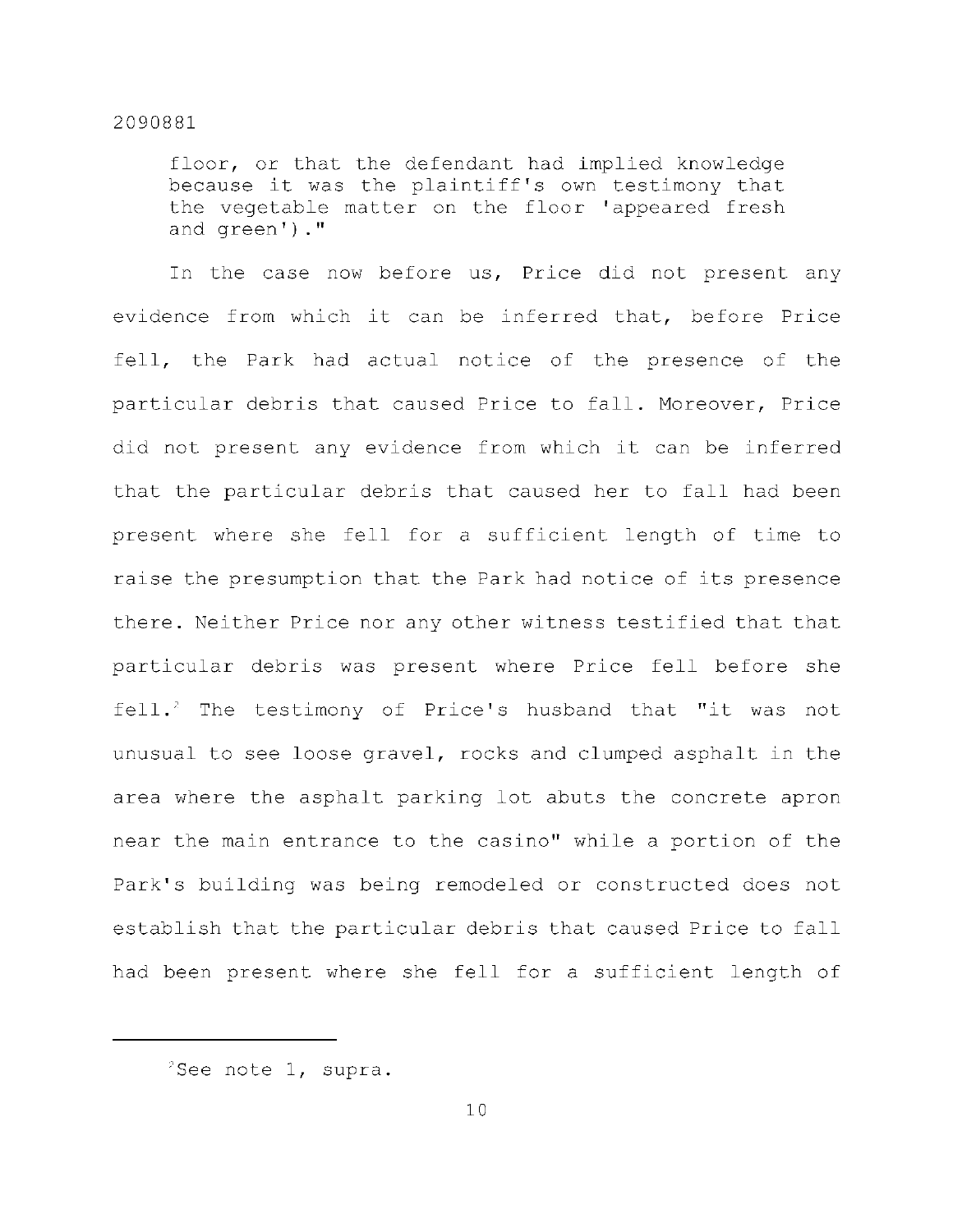time before Price fell to raise the presumption that the Park had notice of its presence. Accordingly, the trial court did not err in granting the Park's summary-judgment motion with respect to Price's negligence claim.

Price next argues that the trial court erred in granting the Park's summary-judgment motion with respect to her wantonness claim. In Ex parte Essary, 992 So. 2d 5, 9 (Ala.  $2007$ ), the supreme court stated:

"'Wantonness' has been defined by this Court as the conscious doing of some act or the omission of some duty while knowing of the existing conditions and being conscious that, from doing or omitting to do an act, injury will likely or probably result. Bozeman v. Central Bank of the South, 646 So. 2d 601  $(Ala. 1994)$ . To constitute wantonness, it is not necessary that the actor know that a person is within the zone made dangerous by his conduct; it is enough that he knows that a strong possibility exists that others may rightfully come within that zone. Joseph v. Staggs, 519 So. 2d 952, 954 (Ala. 1988). Also, it is not essential that the actor should have entertained a specific design or intent to injure the plaintiff, only that the actor is 'conscious' that injury will likely or probably result from his actions. Id. 'Conscious' has been defined as '"perceiving, apprehending, or noticing with a degree of controlled thought or observation: capable of or marked by thought, will, design, or perception"'; '"having an awareness of one's own existence, sensations, and thoughts, and of one's environment; capable of complex response to environment; deliberate."' Berry v. Fife, 590 So. 2d 884, 885 (Ala. 1991) (quoting Webster's New Collegiate Dictionary 239 (1981) and The American